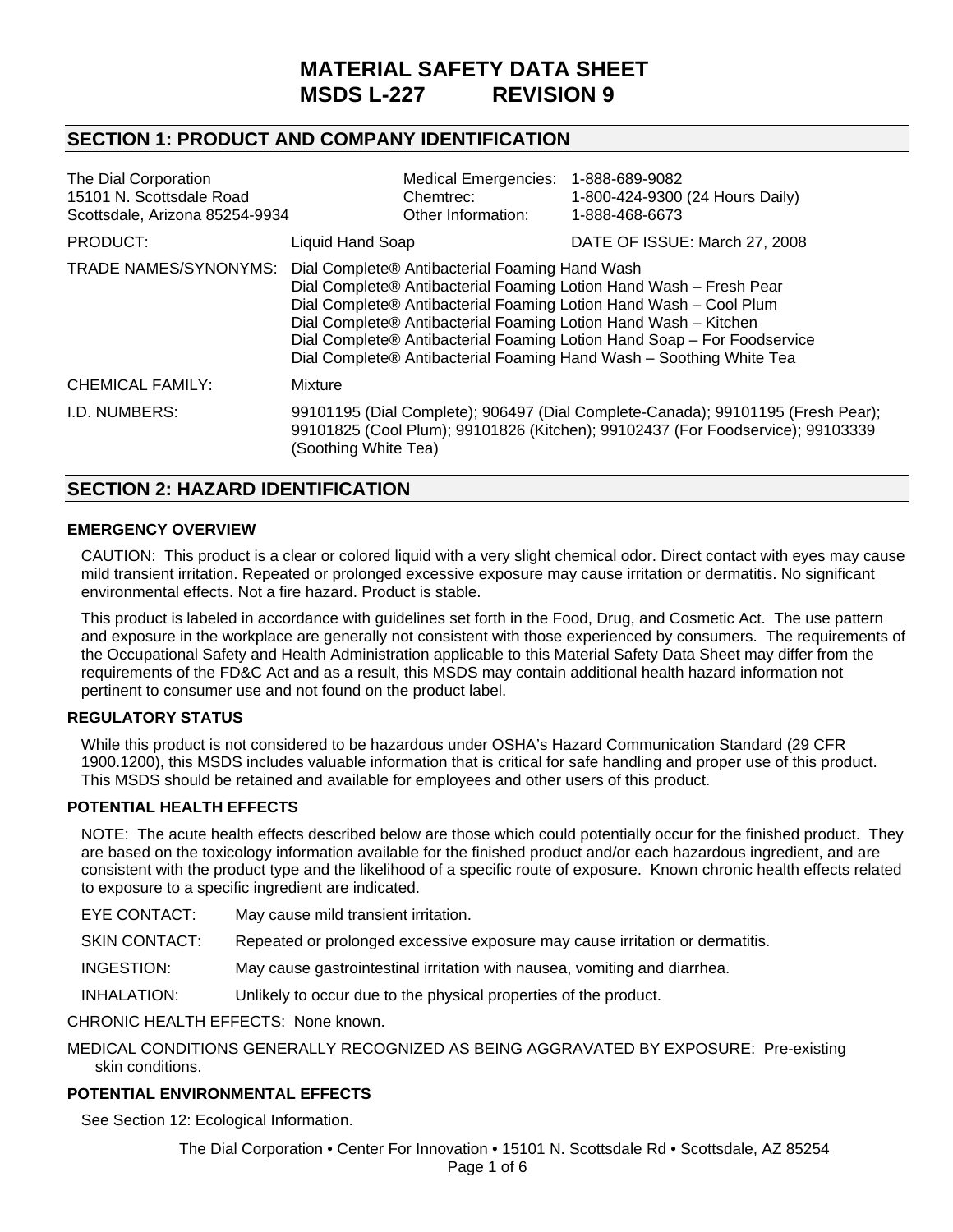### **SECTION 3: COMPOSITION / INFORMATION ON INGREDIENTS**

Based on our hazard evaluation, the following chemical substance(s) in this product have been identified as hazardous.

| <b>INGREDIENT</b>       | <b>CAS NUMBER</b> | PERCENT (w/w) |
|-------------------------|-------------------|---------------|
| Sodium Xylenesulfonate  | 1300-72-7         | $10 - 30 \%$  |
| Dipropylene Glycol      | 25265-71-8        | $1 - 5\%$     |
| Ammonium Lauryl Sulfate | 2235-54-3         | $1 - 5\%$     |
| Glycerin                | $56-81-5$         | $0 - 5 \%$    |
| Triclosan               | 3380-34-5         | $0.1 - 1\%$   |

# **SECTION 4: FIRST AID MEASURES**

EYES:Rinse eyes immediately with plenty of water, occasionally lifting upper and lower lids, until no evidence of product remains. Get medical attention if pain or irritation persists.

SKIN:Rinse affected area with plenty of water until no evidence of product remains. Get medical attention if irritation persists.

INGESTION:Treat symptomatically and supportively. Maintain airway and respiration. If vomiting occurs, keep head below hips to prevent aspiration. Dilution by rinsing the mouth and giving water or milk to drink is generally recommended. If unconscious, the victim should not be given anything to drink. Contact physician or local poison control center.

INHALATION:Remove from exposure area to fresh air. Keep affected person warm and at rest. Treat symptomatically and supportively. Contact physician or local poison control center. If breathing has stopped, give artificial respiration, and get medical attention immediately.

NOTE TO PHYSICIAN: The physician's judgment should be used to control symptoms and clinical condition based on the individual reactions of the patient.

#### **SECTION 5: FIRE FIGHTING MEASURES**

#### **FLAMMABLE PROPERTIES**

OSHA FLAMMABILITY CLASSIFICATION: Not applicable FLASH POINT: None

UPPER FLAMMABILITY LIMIT: Not applicable LOWER FLAMMABILITY LIMIT: Not applicable

AUTO-IGNITION TEMPERATURE: Not applicable

FIRE AND EXPLOSION HAZARD: Negligible fire hazard when exposed to heat or flame.

HAZARDOUS DECOMPOSITION PRODUCTS: Oxides of carbon and oxides of nitrogen.

#### **EXTINGUISHING MEDIA**

Dry chemical, carbon dioxide, water spray or regular foam.

#### **PROTECTION OF FIREFIGHTERS**

In case of fire, wear a full-face positive-pressure self-contained breathing apparatus and protective suit. Move container from fire area if you can do it without risk. Apply cooling water to sides of containers that are exposed to flames until well after fire is out. Extinguish only if flow can be stopped; use flooding amounts of water as a fog, solid streams may be ineffective. Avoid breathing vapors, keep upwind.

### **SECTION 6: ACCIDENTAL RELEASE MEASURES**

PERSONAL PRECAUTIONS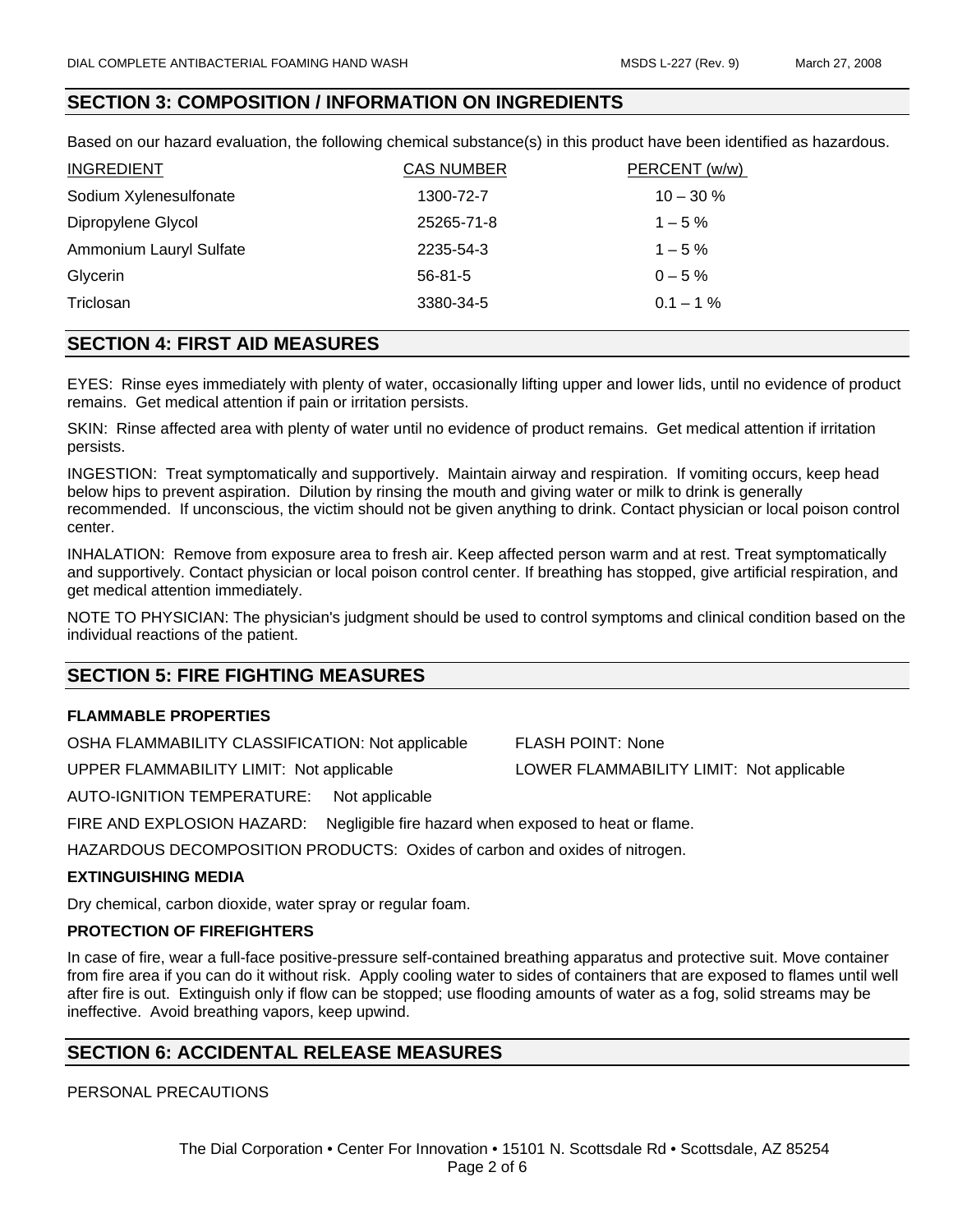#### DIAL COMPLETE ANTIBACTERIAL FOAMING HAND WASH MSDS L-227 (Rev. 9) March 27, 2008

Wear skin, eye and respiratory protection as recommended in Section 8. Stop or reduce any leaks if it is safe to do so. Spills present a slipping hazard. Keep unnecessary personnel away. Ventilate spill area if possible. Make sure area is slip-free before re-opening to traffic.

#### ENVIRONMENTAL PRECAUTIONS

Small or household quantities may be disposed in sewer or other liquid waste system. For larger quantities check with your local water treatment plant.

### METHODS FOR CONTAINMENT AND CLEAN UP

SMALL SPILLS: Contain and absorb with absorbent material and place into containers for later disposal. Wash site of spillage thoroughly with water. LARGE SPILLS: Dike far ahead of spill to prevent further movement. Recover by pumping or by using a suitable absorbent material and place into containers for later disposal. Dispose in suitable waste container.

# **SECTION 7: HANDLING AND STORAGE**

#### HANDLING:

Do not get in eyes. Do not take internally. Use with adequate ventilation. Avoid generating aerosols and mists.

#### STORAGE:

Store in original containers in a cool dry area. Store away from incompatible substances and excessive heat. Storage areas for large quantities (warehouse) should be well ventilated. Keep the containers tightly closed when not in use.

# **SECTION 8: EXPOSURE CONTROLS / PERSONAL PROTECTION**

This product is a personal care or cosmetic product. The use of this product by consumers is safe under normal and reasonable foreseen use. The information provided below refers to the occupational settings.

#### WORKER EXPOSURE LIMITS

The following exposure limits exist for the ingredients listed below. The TLV-TWA is the ACGIH Threshold Limit Value -Time Weighted Average. TLV-Ceiling Limit is the ACGIH Threshold Limit Value – Ceiling Limit. PEL-TWA is the OSHA Permissible Exposure Limit.

| <b>INGREDIENT</b> | CAS NUMBER    | <b>EXPOSURE LIMIT</b>                                                                       |
|-------------------|---------------|---------------------------------------------------------------------------------------------|
| Glycerin          | $56 - 81 - 5$ | TLV-TWA: 10 mg/m <sup>3</sup> (mist), PEL-TWA: $5$ mg/m <sup>3</sup> (respirable fraction), |
|                   |               | PEL-TWA: 10 mg/m <sup>3</sup> (total mist)                                                  |

ENGINEERING CONTROLS: Provide local exhaust or general dilution ventilation to keep exposure to airborne contaminants below the permissible exposure limits where mists or vapors may be generated.

RESPIRATOR: Air contamination monitoring should be carried out where mists or vapors are likely to be generated, to assure that the employees are not exposed to airborne contaminants above the permissible exposure limits. If respiratory protection is required, it must be based on the contamination levels found in the workplace, must not exceed the working limits of the respirator and be jointly approved by the National Institute for Occupational Safety and Health and the Mine Safety and Health Administration (NIOSH-MSHA).

FOR FIRE FIGHTING AND OTHER IMMEDIATELY DANGEROUS TO LIFE OR HEALTH CONDITIONS: Any selfcontained breathing apparatus that has a full-face piece and is operated in a pressure-demand or other positive-pressure mode. Any supplied-air respirator that has a full-face piece and is operated in a pressure-demand or other positivepressure mode in combination with an auxiliary self-contained breathing apparatus operated in pressure demand or other positive-pressure mode.

CLOTHING: Protective clothing is required where repeated or prolonged skin contact may occur.

GLOVES: Chemical-resistant gloves are required where repeated or prolonged skin contact may occur.

EYE/FACE PROTECTION: Safety glasses are required to prevent eye contact where splashing of product may occur.

# **SECTION 9: PHYSICAL AND CHEMICAL PROPERTIES**

| APPEARANCE:                                                                                  | Clear or colored liquid |                 |               |
|----------------------------------------------------------------------------------------------|-------------------------|-----------------|---------------|
| ODOR/ODOR THRESHOLD: Slight chemical odor                                                    |                         | PHYSICAL STATE: | Liauid        |
| pH (@ 25°C):                                                                                 | $5.5 - 6.5$             | VAPOR DENSITY:  | Not available |
| The Dial Corporation • Center For Innovation • 15101 N. Scottsdale Rd • Scottsdale, AZ 85254 |                         |                 |               |
| Page 3 of 6                                                                                  |                         |                 |               |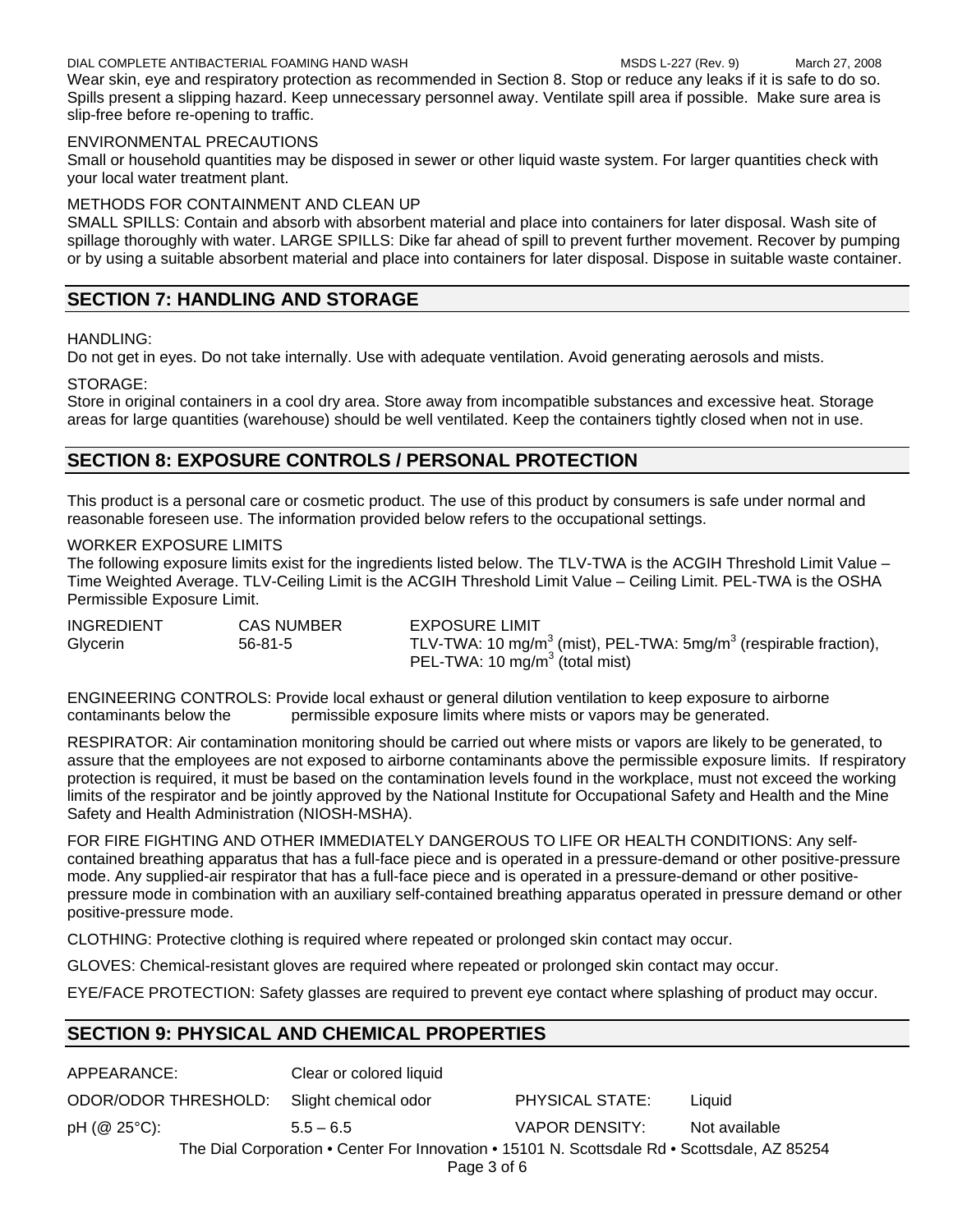| <b>BOILING POINT:</b><br>Not available<br>MELTING/FREEZING POINT: Not available<br>FLAMMABLE PROPERTIES: See Section 5.<br>DENSITY/SPECIFIC GRAVITY: 1.05 - 1.09 g/ml<br>OCTANOL/WATER PARTITION COEFFICIENT (K <sub>ow</sub> ): Not available<br>VISCOSITY:<br>Not available | DIAL COMPLETE ANTIBACTERIAL FOAMING HAND WASH |                |
|-------------------------------------------------------------------------------------------------------------------------------------------------------------------------------------------------------------------------------------------------------------------------------|-----------------------------------------------|----------------|
|                                                                                                                                                                                                                                                                               |                                               | <b>VAPOR</b>   |
|                                                                                                                                                                                                                                                                               |                                               | <b>FLASH F</b> |
|                                                                                                                                                                                                                                                                               |                                               | <b>SOLUBIL</b> |
|                                                                                                                                                                                                                                                                               |                                               | <b>EVAPOR</b>  |
|                                                                                                                                                                                                                                                                               |                                               |                |
|                                                                                                                                                                                                                                                                               |                                               |                |

PRESSURE: Not available POINT: See Section 5. **LITY IN WATER: Nearly Complete** RATION RATE: Not available

### **SECTION 10: STABILITY AND REACTIVITY**

CHEMICAL STABILITY: Stable under normal ambient temperature (70°F, 21°C) and pressure (1 atm).

CONDITIONS TO AVOID: Avoid storing in direct sunlight and avoid extremes of temperature.

INCOMPATIBLE MATERIALS: Strong oxidizers, acids.

HAZARDOUS DECOMPOSITION PRODUCTS: Thermal decomposition may release toxic and/or hazardous gases, including ammonia.

POSSIBILITY OF HAZARDOUS REACTIONS: Hazardous polymerization will not occur.

### **SECTION 11: TOXICOLOGICAL INFORMATION**

PRODUCT INFORMATION SUMMARY: This product is a personal care or cosmetic product. The use of this product by consumers is safe under normal and reasonable foreseen use. Direct contact with eyes may cause mild transient irritation. Repeated or prolonged excessive exposure may cause irritation or dermatitis.

COMPONENT ANALYSIS: The following toxicity information is for the hazardous ingredient(s) when used as technical grade and is provided as reference for the occupational settings.

| <b>INGREDIENT</b>                                                           | LD50 / DRAIZE SCORE                                                            | <b>TOXICITY / IRRITATION RATING</b>                         |
|-----------------------------------------------------------------------------|--------------------------------------------------------------------------------|-------------------------------------------------------------|
| <b>ACUTE ORAL TOXICITY</b><br>Glycerin<br>Triclosan<br>Dipropylene glycol   | 12,600 mg/kg (rat)<br>3,700 mg/kg (rat)<br>13,300 mg/kg (rat)                  | Non-hazardous<br><b>Moderatly Toxic</b><br>Non-hazardous    |
| <b>ACUTE DERMAL TOXICITY</b><br>Glycerin<br>Triclosan<br>Dipropylene glycol | $> 10,000$ mg/kg (rabbit)<br>9,300 mg/kg (rabbit)<br>$>$ 20,600 mg/kg (rabbit) | Non-hazardous<br>Practically Non-hazardous<br>Non-hazardous |
| <b>ACUTE INHALATION TOXICITY</b><br>Glycerin                                | $> 570$ mg/m <sup>3</sup> (rat)                                                | Toxic                                                       |

SENSITIZATION: This product is not considered a skin or respiratory sensitizer.

CARCINOGENICITY: None of the ingredients in this product are listed as carcinogens by the International Agency for Research on Cancer (IARC), the National Toxicology Program (NTP) or the Occupational Safety and Health Administration (OSHA).

MUTAGENICITY: None of the ingredients in this product are known to cause mutagenicity.

REPRODUCTIVE/FETAL/DEVELOPMENTAL TOXICITY: None of the ingredients in this product are known as reproductive, fetal, or developmental hazards.

TARGET ORGAN TOXICITY: None of the ingredients in this product are known to have target organ toxicity.

EPIDEMIOLOGICAL INFORMATION: None of the ingredients in this product are known to have health-related information in working populations.

### **SECTION 12: ECOLOGICAL INFORMATION**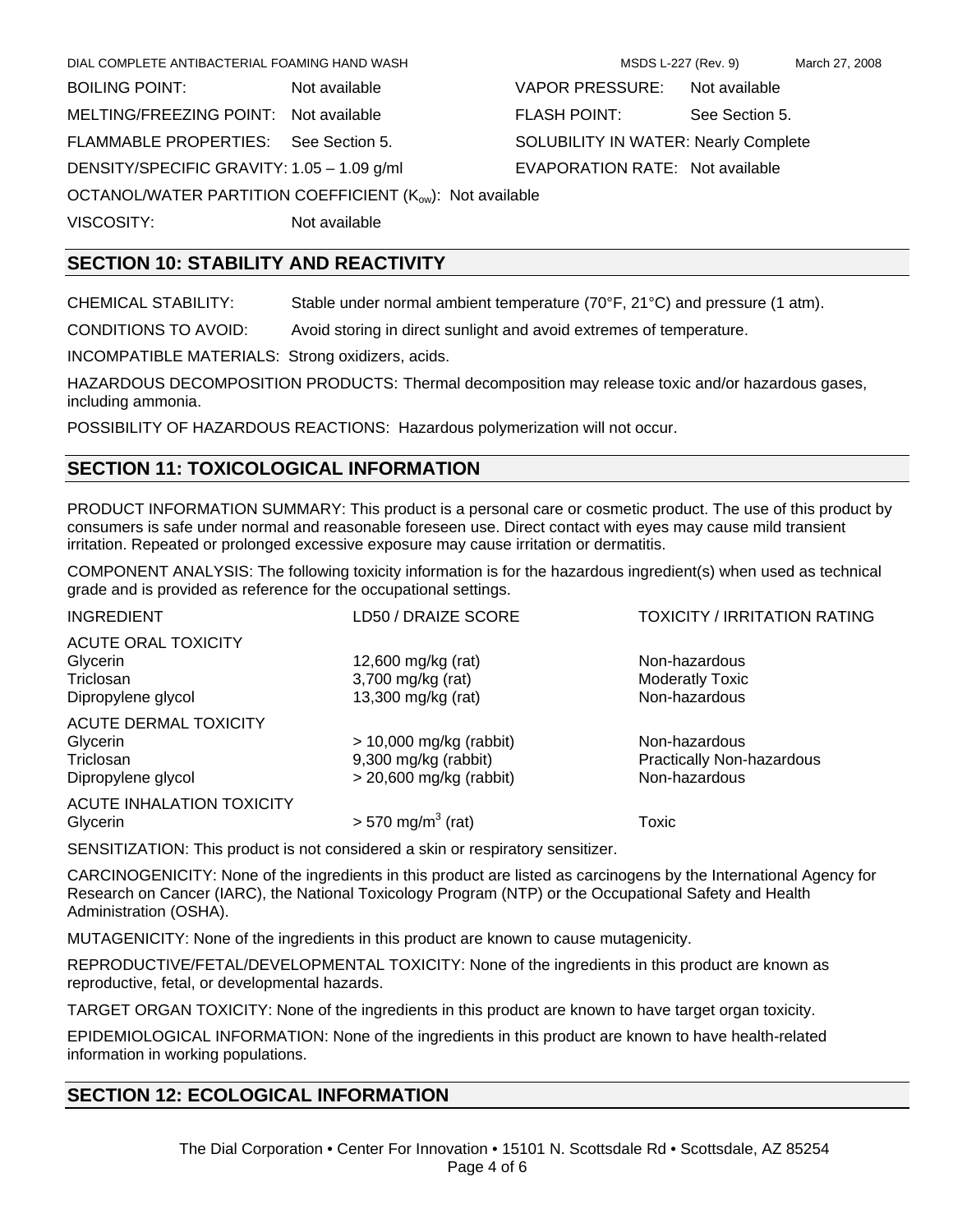DIAL COMPLETE ANTIBACTERIAL FOAMING HAND WASH MSDS L-227 (Rev. 9) March 27, 2008 This product is anticipated to be safe for the environment at concentrations predicted in household settings under normal use conditions. The following toxicity information is available for the hazardous ingredient(s) when used as technical grade and is provided as reference for the occupational settings.

| <b>PRODUCT / INGREDIENT</b>      | <b>LC50/EC50 (ANIMAL SPECIE)</b>                                                          | <b>TOXICITY RATING</b>                             |
|----------------------------------|-------------------------------------------------------------------------------------------|----------------------------------------------------|
| <b>VERTEBRATES</b>               |                                                                                           |                                                    |
| Glycerin<br>Dipropylene glycol   | 96-hr LC50: 50 mg/L (Oncorhynchus mykiss)<br>24-hr LC50: > 5,000 mg/L (Carassius auratus) | <b>Harmful</b><br><b>Practically Non-Hazardous</b> |
|                                  |                                                                                           |                                                    |
| <b>INVERTEBRATES</b><br>Glycerin | 24-hr EC50: > 500 mg/L (Daphnia magna)                                                    | <b>Practically Non-Hazardous</b>                   |

ENVIRONMENTAL FATE: No environmental fate data exists for the product. The product is anticipated to be rapidly biodegradable.

PERSISTENCE AND DEGRADABILITY: The persistence and degradability of this product has not been determined.

BIOACCUMULATION POTENTIAL: The bioaccumulation potential of this product has not been determined.

MOBILITY: The mobility of this product (in soil and water) has not been determined.

### **SECTION 13: DISPOSAL CONSIDERATIONS**

WASTE NUMBER AND DESCRIPTION: Not applicable, not regulated.

DISPOSAL CONSIDERATIONS: This product is not a RCRA hazardous waste and can be disposed of in accordance with federal, state and local regulations.

# **SECTION 14: TRANSPORT INFORMATION**

#### **GROUND TRANSPORT**

UN/NA Number: Not applicable

DOT Hazard Class: Not regulated Packing Group: Not applicable Packing Group: DOT Proper Shipping Name: Not applicable Shipping Label Information: Not applicable

#### **AIR TRANSPORT (ICAO/IATA) MARINE TRANSPORT (IMDG/IMO)**

ICAO/IATA Hazard Class: Not regulated IMDG/IMO Hazard Class: Not regulated ICAO/IATA Proper Shipping Name: Not applicable IMDG/IMO Proper Shipping Name: Not applicable

# **SECTION 15: REGULATORY INFORMATION**

### **UNITED STATES:**

OSHA HAZARD COMMUNICATION RULE, 29 CFR 1910.1200:

The Occupational Safety and Health Administration requires Material Safety Data Sheets to provide any hazards that may be associated with the product, and make this information available in the workplace. Since the use pattern and exposure in the workplace are generally not consistent with those experienced by consumers, this MSDS may contain additional health hazard information not pertinent to consumer use.

FOOD AND DRUG ADMINISTRATION:

This product is regulated as a cosmetic under the Food and Drug Administration.

EPA - SARA TITLE III SECTION 313: Not applicable - Consumer product.

EPA CERCLA/SARA TITLE III SUPERFUND AMENDMENT AND REAUTHORIZATION ACT:

This product contains no CERCLA/SARA Title III materials. This product contains no hazardous chemicals reportable under Sections 311/312. This product contains no hazardous chemicals reportable under Section 304.

TSCA: All components of this product are either listed on or exempt from the U.S. Toxic Substances Control Act (TSCA) chemical substance inventory.

#### **STATE REGULATIONS**

CALIFORNIA PROPOSITION 65: This product does not contain substances listed under California Proposition 65.

**CANADA:**